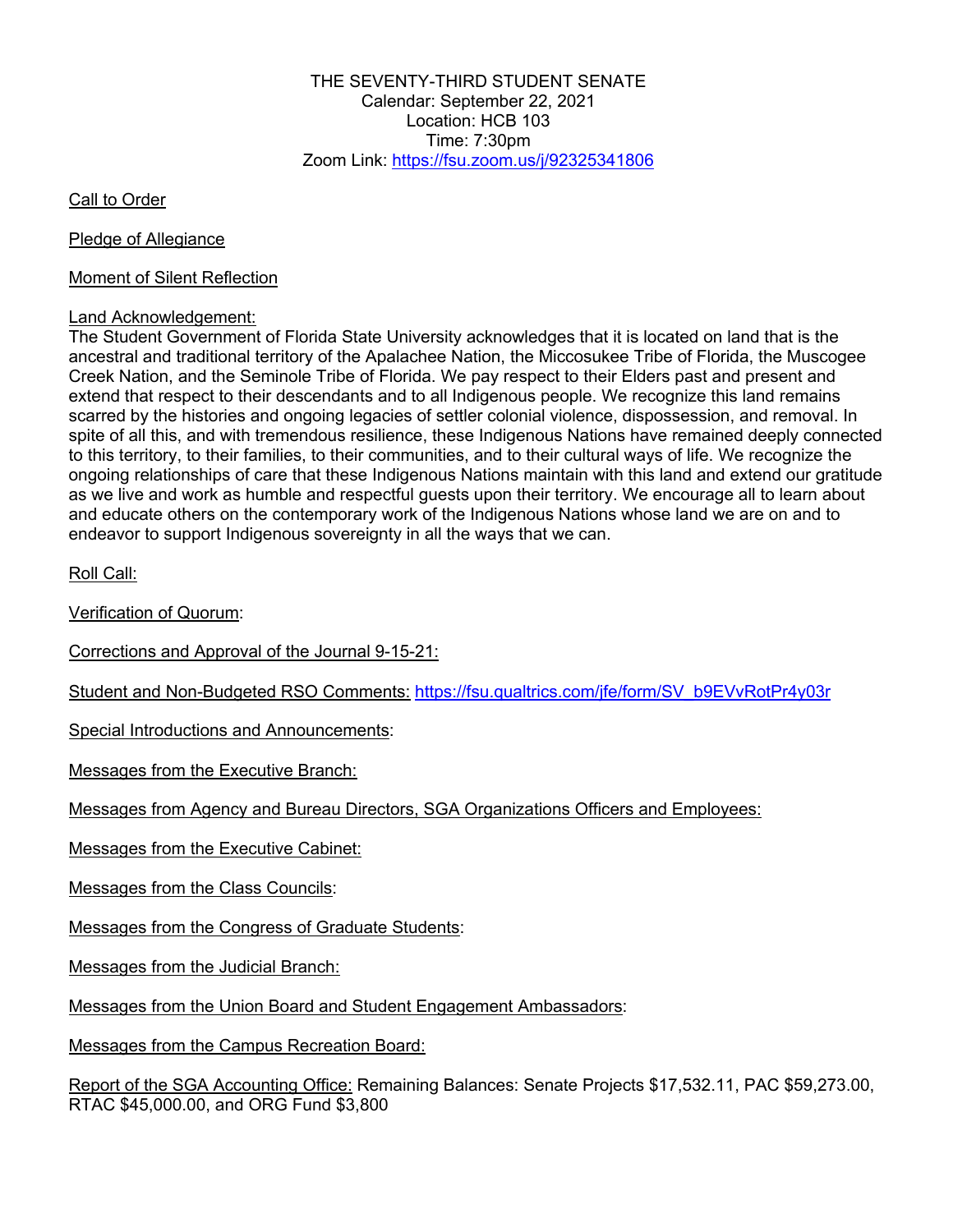## Report of Senate Liaisons:

## Report of Committees:

- Judiciary
- Internal Affairs
- Budget
- Finance
- Student Life & Academic Affairs
- Rules & Calendar

# Senate Confirmations:

Van Lugo for Pride Student Union Secretary, Sydney Putnam for Student Council for Undergraduate Research and Creativity PR Coordinator, Caroline Ball for Student Council for Accessibility Advocacy Assistant Director, Virginia Remington for Student Senate Press Secretary, Gabriela Herrerias for Student Council for Undergraduate Research and Creativity Director, Ana Dolorit for Undergraduate Research and Creativity Assistant Director and Editor-in-Chief of the OWL, Jack Rowan for PAC

## Consent Calendar:

| <b>Resolution 21</b>        | Sponsored by Senator Roy (P)<br>Allocating funding from the Programming Allocations Committee to fund Classical<br>Guitar Society at FSU, Biomedical Engineering Society, and Special Olympics FSU.                                                                                                                                          |
|-----------------------------|----------------------------------------------------------------------------------------------------------------------------------------------------------------------------------------------------------------------------------------------------------------------------------------------------------------------------------------------|
| <b>Resolution 22</b>        | Sponsored by Senator Nasworthy (P)<br>Allocating funding from the Resources & Travel Allocations Committee to fund the<br>Every Nation Campus and Society of Women Engineers FAMU-FSU.                                                                                                                                                       |
| <b>Bills First Reading:</b> |                                                                                                                                                                                                                                                                                                                                              |
| <b>Bill 50</b>              | Sponsored by Senator Linsky (P)<br>To amend statutes which concern the discretionary veto power granted to the Vice<br>President of Student Affairs by the SGA Senate. REFERRED TO JUDICIARY, 09.08.<br>TABLED IN JUDICIARY, 09.14, 09.21.                                                                                                   |
| <b>Bill 51</b>              | Sponsored by Senator Randall (P)<br>To amend the Student Body Statutes to eliminate the Budget Committee in its entirety<br>and restructure its current duties to the purview of the Finance Committee.<br>REFERRED TO JUDICIARY THEN RULES & CALENDAR, 09.08. AMENDED AND<br>PASSED IN JUDICIARY, 09.14. TABLED IN RULES & CALENDAR, 09.22. |
| <b>Bill 54</b>              | Sponsored by Senator Linsky (P) Stults, Wood, Garcia, K. Hitchcock, VanderLey, A.<br>Gonzalez, Bowling, T. Murray, Tackett (Co)<br>Representing the estimated amount in the budget to be submitted to the Student<br>Senate President for Sweepings in the academic year of 2021-2022.                                                       |
| <b>Bill 55</b>              | Sponsored by Senator Randall (P) Gonzalez (Co)<br>Resolving issues with the Black Student Union election code and bringing the BSU<br>election in line with the procedures for the SGA Spring Election.                                                                                                                                      |
| <b>Bill 56</b>              | Sponsored by Senator Randall (P)<br>Revising the statute regarding the Senate Projects account to remove unnecessary<br>procedures.                                                                                                                                                                                                          |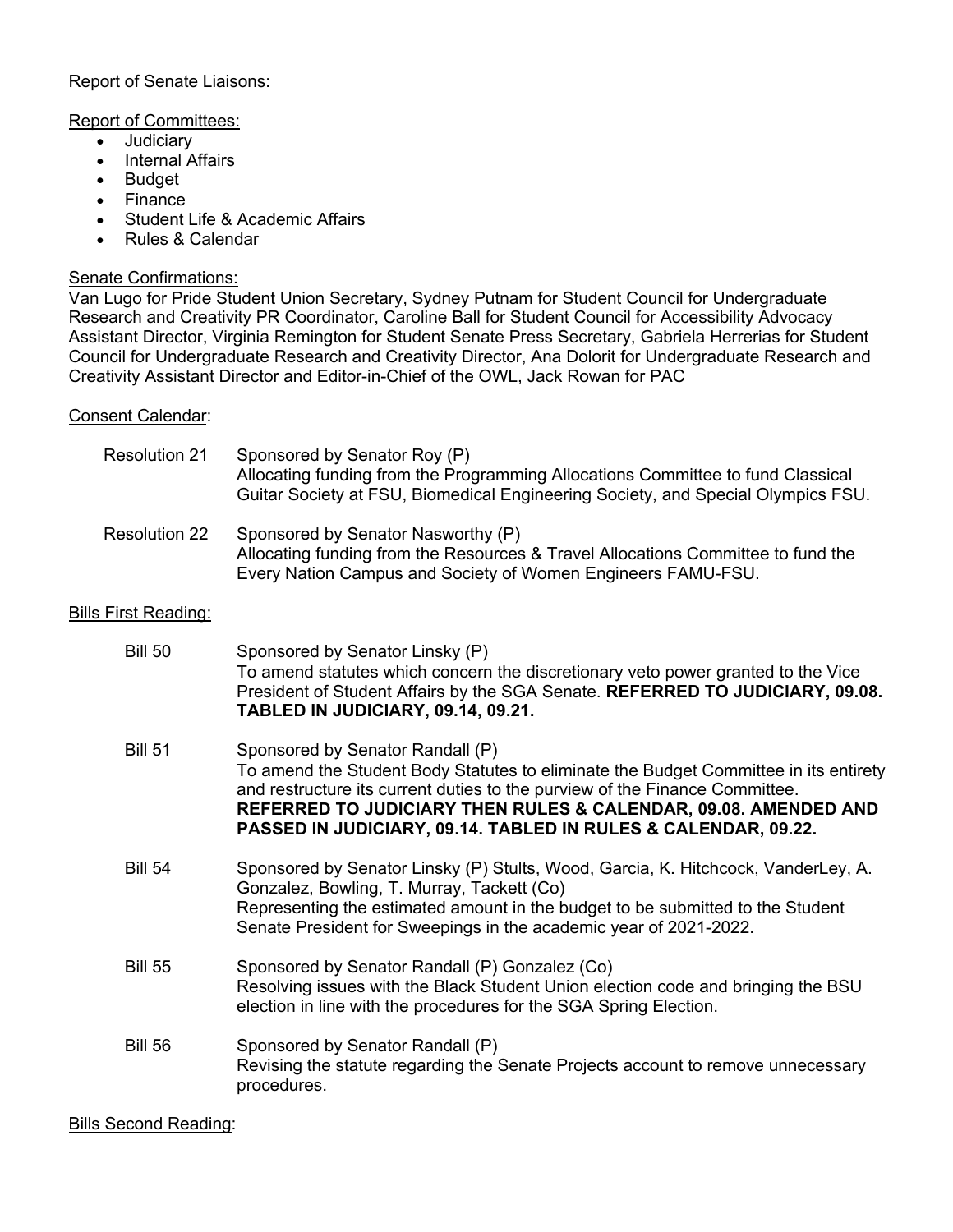- Bill 52 Sponsored by Senator Randall (P) To transfer \$500 from Executive Projects to the Jewish Student Union to pay for the Jewish Student Union Director's Fall 2021 salary**. REFERRED TO BUDGET, 09.15. AMENDED AND PASSED IN BUDGET, 09.21.**
- Bill 53 Sponsored by Senator J. Hitchcock, T. Murray (P) Guillamont, K. Hitchcock, Nemeth, Powell, Puwalski, Remler, Russell, Tsouroukdissian, West (Co) To amend Student Body Statutes to remove the requirement for a Student Senator to have served two years or more in the Student Senate in order to be awarded membership in the Student Senate Hall of Fame. **REFERRED TO JUDICIARY, 09.15. AMENDED AND PASSED IN JUDICIARY, 09.21.**

### Constitutional Amendments:

#### Resolutions:

- Resolution 18 Sponsored by Senator Gonzalez (P) Calling on the FSU Administration and Board of Trustees to review and withdraw investments from corporations deemed unethical by the FSU student community. **REFERRED TO SLAA, 02.10. TABLED IN SLAA, 02.16., 02.23., 03.09., 03.16, 03.23, 03.30, 04.06, 06.09, 06.21, 06.05, 07.19, 09.06, 09.14, 09.20.**
- Resolution 48 Sponsored by Senator Bowling (P), Hadley, Puwalski (Co) Pledging support for native and indigenous rights movements. **REFERRED TO SLAA, 09.01. AMENDED AND PASSED IN SLAA, 09.20.**
- Resolution 54 Sponsored by Senators Linsky, Randall (P), Little, Nemeth, Tackett (Co) Amending Rule 6 of Senate Rules of Procedure to clarify the duties of Senate Committees. **REFERRED TO RULES & CALENDAR, 09.01. TABLED IN RULES & CALENDAR, 09.07. AMENDED AND PASSED IN RULES & CALENDAR, 09.22.**
- Resolution 55 Sponsored by Senators Linsky, Randall (P), Little, Nemeth, Tackett (Co) Amending Rule 5 of Senate Rules of Procedure to update the procedures of Senate Committees. **REFERRED TO RULES & CALENDAR, 09.01. TABLED IN RULES & CALENDAR, 09.07.**
- Resolution 61 Sponsored by Senators Linsky, Little (P), Nemeth, Randall, Tackett (Co) Amending Rule 12 of Senate Rules of Procedure to update the guidelines surrounding decorum and conduct within the Senate Chambers. **REFERRED TO RULES & CALENDAR, 09.01. TABLED IN RULES & CALENDAR, 09.07.**
- Resolution 62 Sponsored by Senators Linsky, Randall (P), Little, Nemeth, Tackett (Co) Amending Rule 13 of Senate Rules of Procedure to clarify the Senate attendance guidelines. **REFERRED TO RULES & CALENDAR, 09.01. TABLED IN RULES & CALENDAR, 09.07.**
- Resolution 63 Sponsored by Senator Linsky (P), Little, Nemeth, Randall, Tackett (Co) Amending Rule 15 of Senate Rules of Procedure to clarify the procedure for amending Rules of Procedure. **REFERRED TO RULES & CALENDAR, 09.01. TABLED IN RULES & CALENDAR, 09.07.**
- Resolution 65 Sponsored by Senator Randall (P)